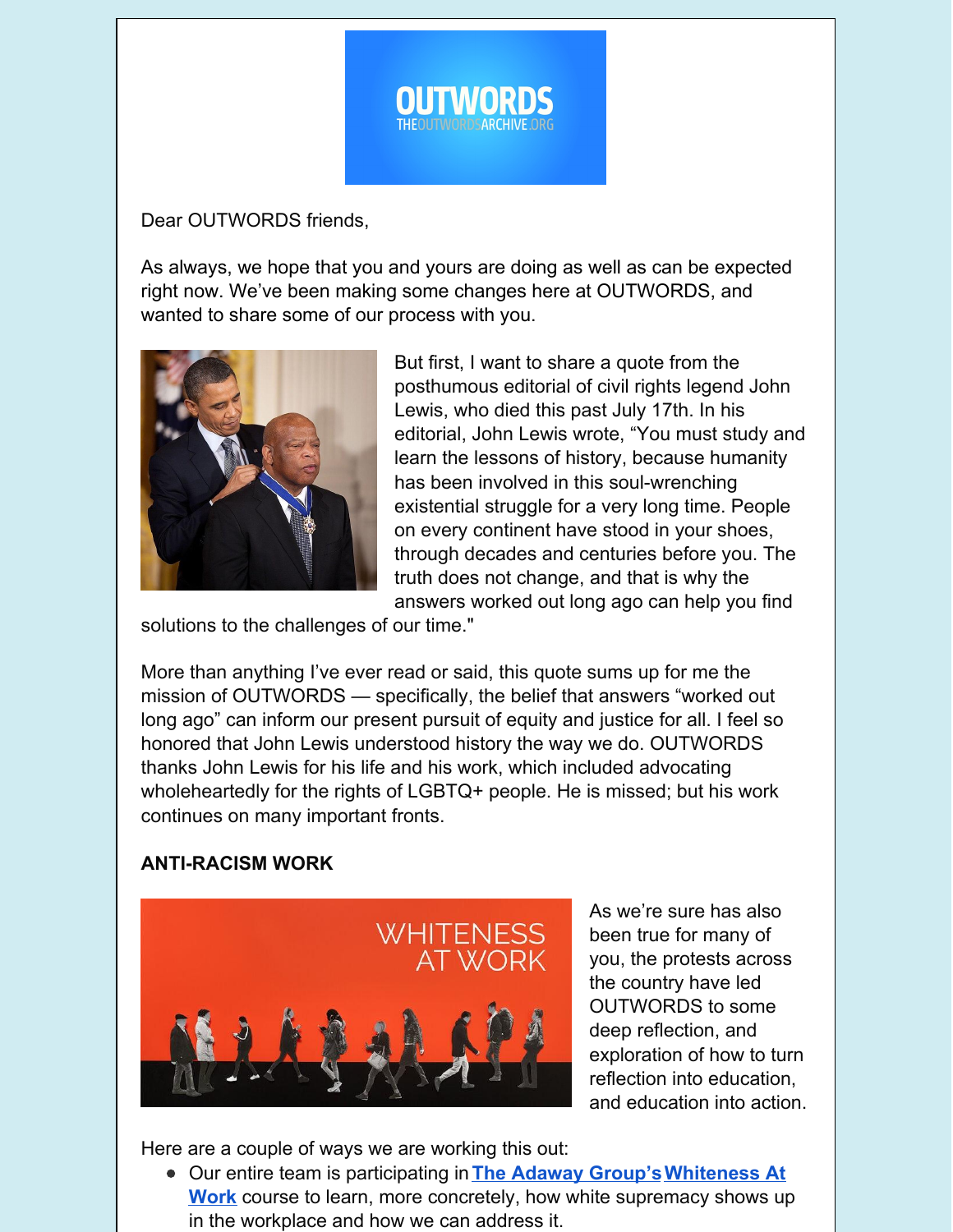OUTWORDS has also signed the**[Anti-Racist](https://mk0hellosevencogaqta.kinstacdn.com/wp-content/uploads/2020/06/Small-Business-Pledge-1.pdf) Small Business Pledge**, which spells out how we will implement anti-racist practices in specific, ongoing ways.

We aren't sharing these steps to pat ourselves on the back, but to be transparent about our failings as well as our successes, and to hopefully provide leadership. Our commitment to "being the change we want to see in the world" requires time and money, and we would not be able to do this work without you. Thank you for your support in this important area. We will keep you posted on our progress.

## **INTERVIEWING IN THE AGE OF COVID**

Since its inception, OUTWORDS' model has been to travel inperson to subjects' homes and interview them with a camera crew. Obviously, this model is no longer viable, especially as LGBTQ+ elders are among some of the most vulnerable to Coronavirus. How, we asked ourselves, might we continue this work?

Through some trial and error, we've arrived at a new interview format, one that goes above and beyond the quality that would be possible by simply recording a Zoom interview. We've started sending out equipment kits to interview subjects, including webcams, microphones, and small



lights - everything duly sanitized - so that we might capture the highest-quality video possible, even from a distance. (See photo of interviewee Roy Ashburn receiving his OUTWORDS equipment kit last week in San Luis Obispo, California!) Thank you to our generous donors for underwriting the equipment, labor, and shipping costs that make it possible to continue our mission!

## **MEET THE INTERNS**

This summer, we've been so thrilled to welcome two new members to our team — Sommer Alex and Axel Rivera-De Leon!

Sommer Alex is an incoming second year undergrad at Stanford, intending to pursue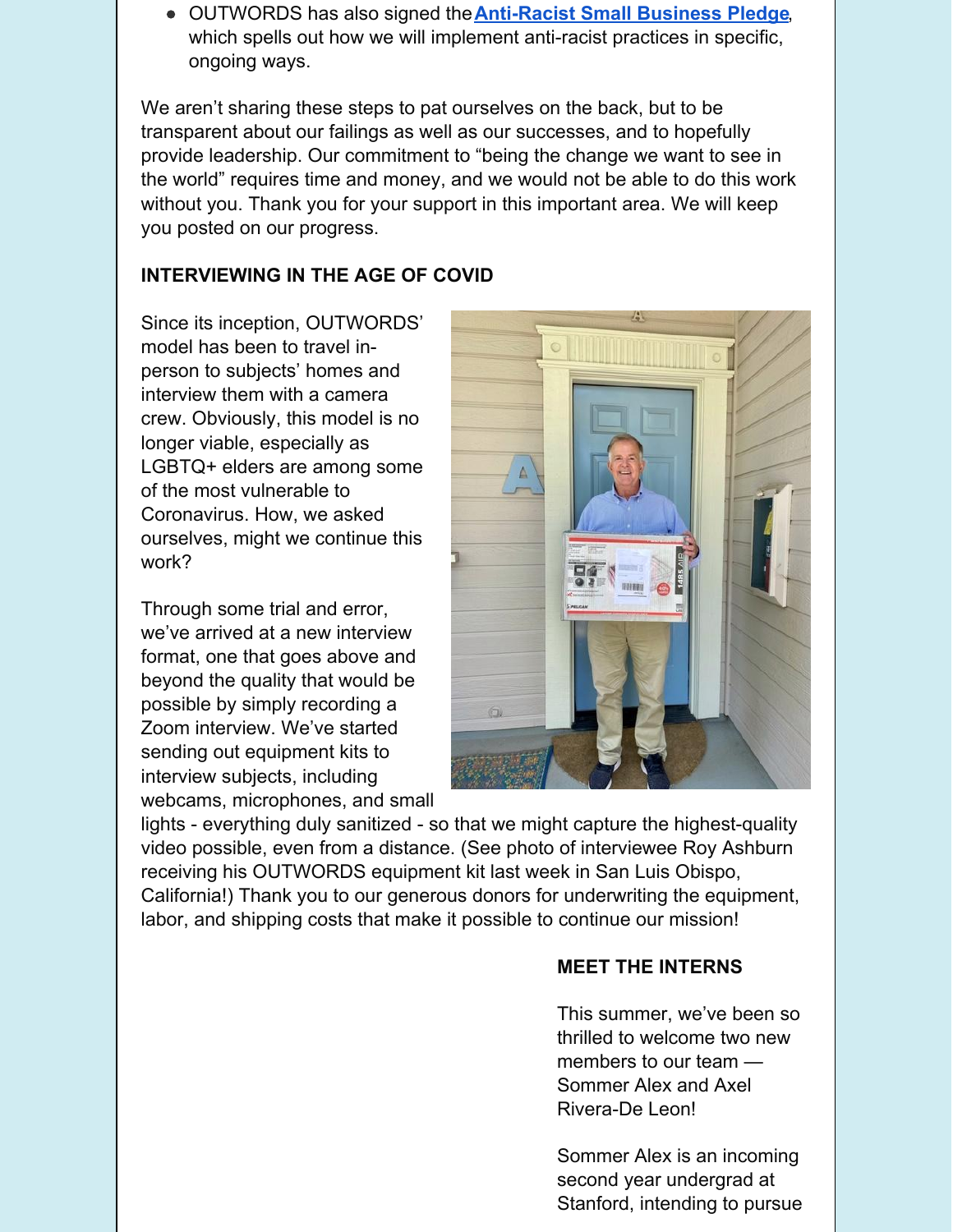

a BA in Science, Technology, and Society with a minor in Education. She's an advocate for Stanford's First-Generation and/or Low-Income (FLI) community, an advisor for low-income high school students, and organizes projects and workshops to increase her fellow students' financial literacy. In her time at OUTWORDS, Sommer is working to increase our social media presence, especially on Twitter, and producing a series of mini-interviews

focusing on LGBTQ+ elders who have experienced incarceration.

Axel Rivera-De Leon is a rising junior at Stanford, majoring in Human Biology with a concentration in Neuroscience. He plans on attending medical school and pursuing a career in trauma surgery. He's the founder of the Stanford Happiness Collective, and has been an emergency room volunteer and a peer



counselor. Axel lives with his mom, dad, two sisters, four dogs, a cat, and a parrot (it's a bit of a zoo...). At OUTWORDS, he's been designing lesson plans around the LGBTQ+ histories shared by our subjects, such as Dean Hamer's discovery of the gay gene, Evan Wolfson's fight for same sex marriage rights, Miss Major's participation in the Stonewall Riots, and Charles Silverstein's struggle to reclassify homosexuality from being a mental disorder. Axel is also organizing a webinar on music in the LGBTQ+ community — more on that below.

Many thanks to our donors for supporting a project that, clearly, is important and impactful to the next generation of LGBTQ+ activists!

## **MUSIC AND QUEER HEALING**

Join us on August 20th at 5pm PST for Music and Queer Healing, a webinar on the evolution of music in the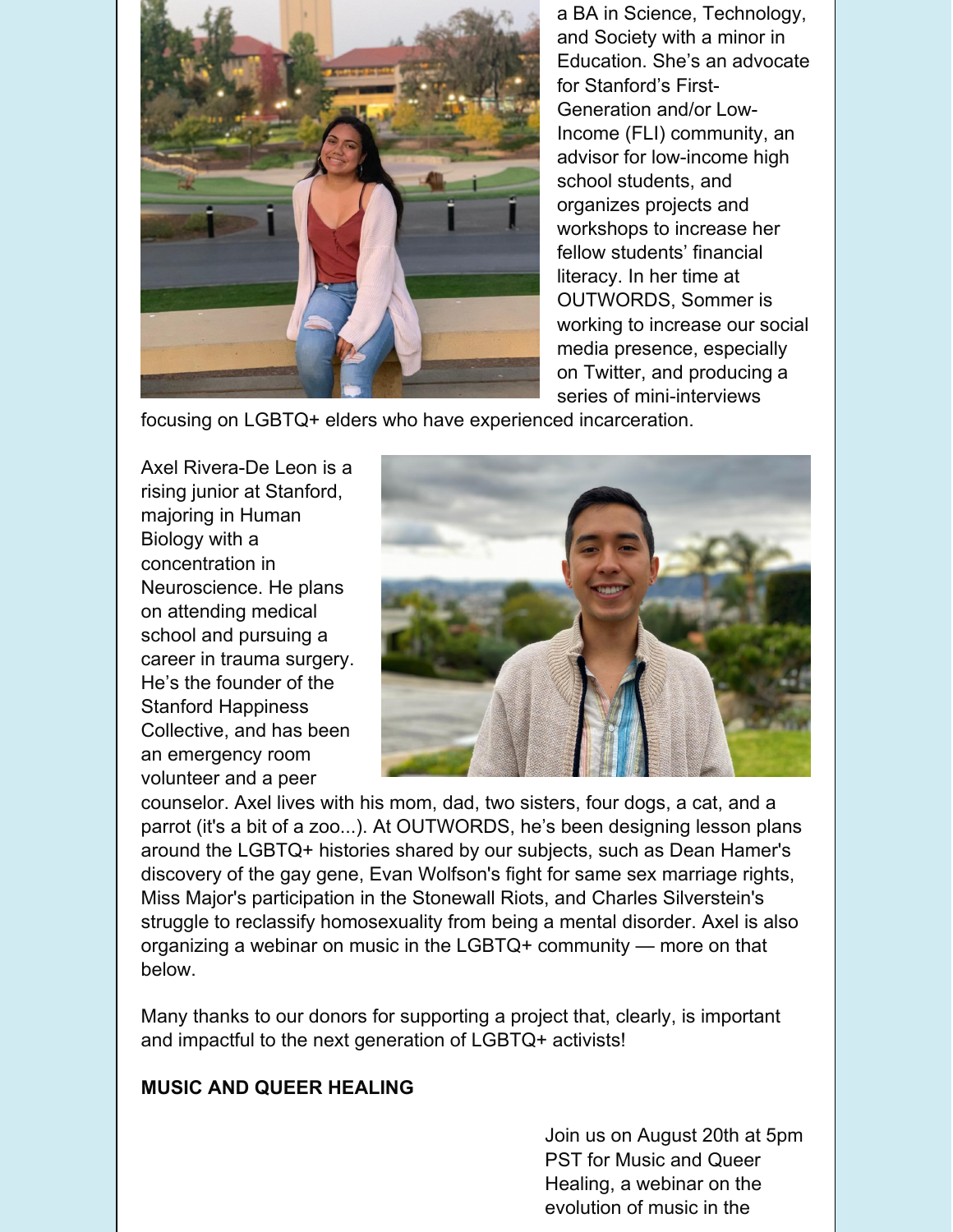

LGBTQ+ community. Our community is one of lovers, fighters, and creators, and the music in our culture certainly reflects that. From headbanging to sashaying, come learn about how music has backed our fight and supported our love for decades. DJ Skype Williams and OUTWORDS interviewee and drag queen Donna Sachet will join us for a Q&A panel. We hope to see you there! The event is free and open to the public, but requires registration on Zoom. Register for the

event here: **[bit.ly/lgbtqmusic](http://bit.ly/QueerMusic)**.

In closing, please let me say again that none of this would be possible without you. Individual donors are the lifeblood of any non-profit organization, and OUTWORDS is no different. And as a reminder: *recurring donations* are the *creme de la creme*of nonprofit fundraising. To initiate a recurring donation to OUTWORDS — even \$10/month would mean so much to us — click **[here](https://theoutwordsarchive.org/donate)**.



In Gratitude,

Mason Funk Executive Director, OUTWORDS

*"You must … study and learn the lessons of history, because humanity has been involved in this soul-wrenching existential struggle for a very long time. People on every continent have stood in your shoes, through decades and centuries before you. The truth does not change, and that is why the answers worked out long ago can help you find solutions to the challenges of our time."*

*—John Lewis*